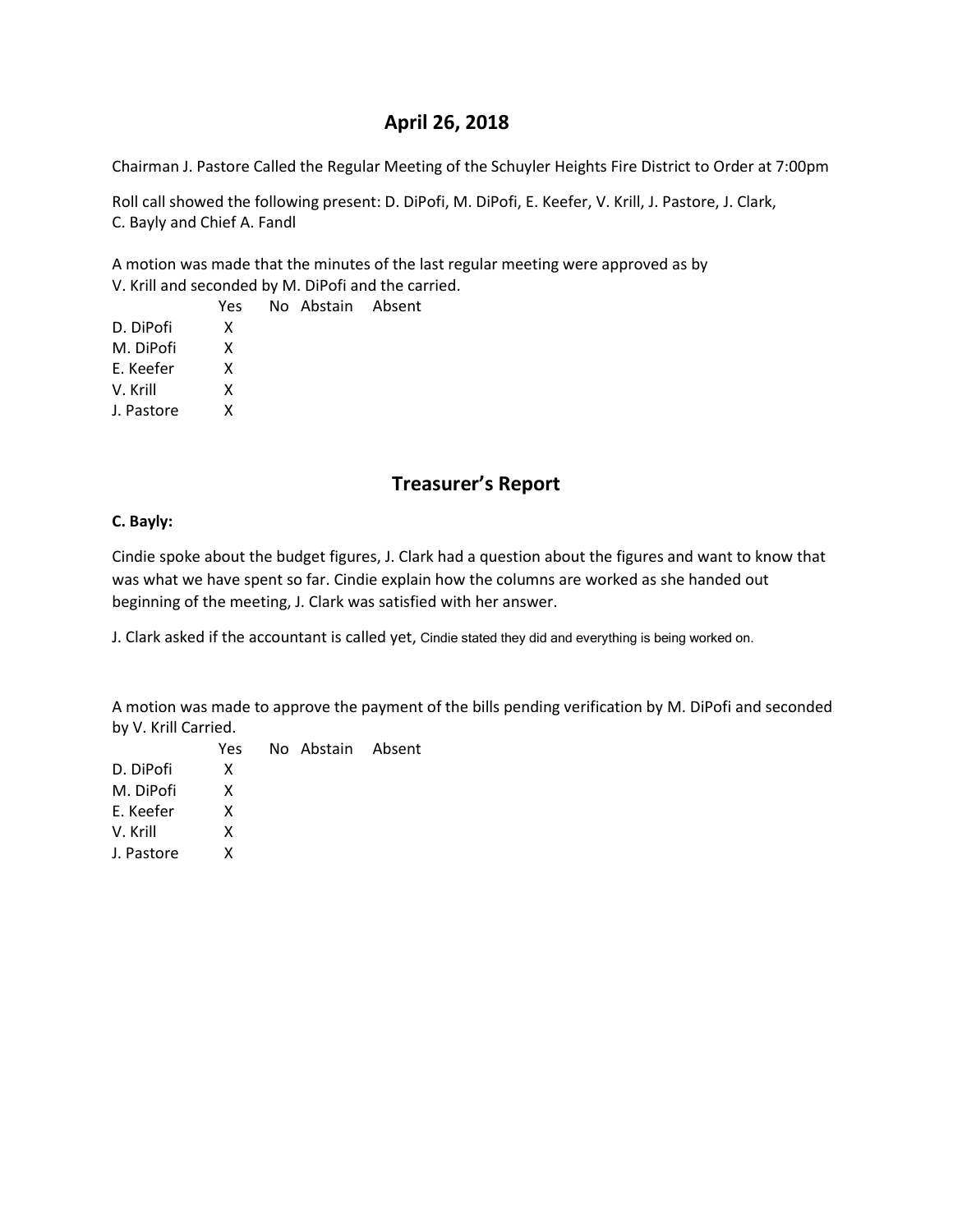## **OLD BUSINESS**

V. Krill had the cedar tree properties contract and explained that page 1 was a quote for behind the fire house and page 2 was for across the street.

A motion to approve the contract not to exceed \$364 from page 1 and \$5091 from page 2 by M. DiPofi and note prepay seconded by V. Krill carried

 Yes No Abstain Absent D. DiPofi X M. DiPofi X E. Keefer X V. Krill X J. Pastore X

## **PROJECT**

#### **849 1st Street Watervliet, NY 12189**

Nothing at this time:

## **NEW BUSINESS**

We received this a letter from the fire company that at their April 16, 2018 meeting voted to accept two candidates for membership, we are still waiting on the arson report.

Hera Merritt of 1313 7<sup>th</sup> Ave., Watervliet, NY 12189 Colin Mikus of 6 43rd Ave., Watervliet, NY 12189

A motion was made by E. Keefer to accept the two candidates pending the arson report seconded by M. DiPofi carried

|            | Yes | No Abstain Absent |  |
|------------|-----|-------------------|--|
| D. DiPofi  | x   |                   |  |
| M. DiPofi  | x   |                   |  |
| E. Keefer  | x   |                   |  |
| V. Krill   | x   |                   |  |
| J. Pastore | x   |                   |  |
|            |     |                   |  |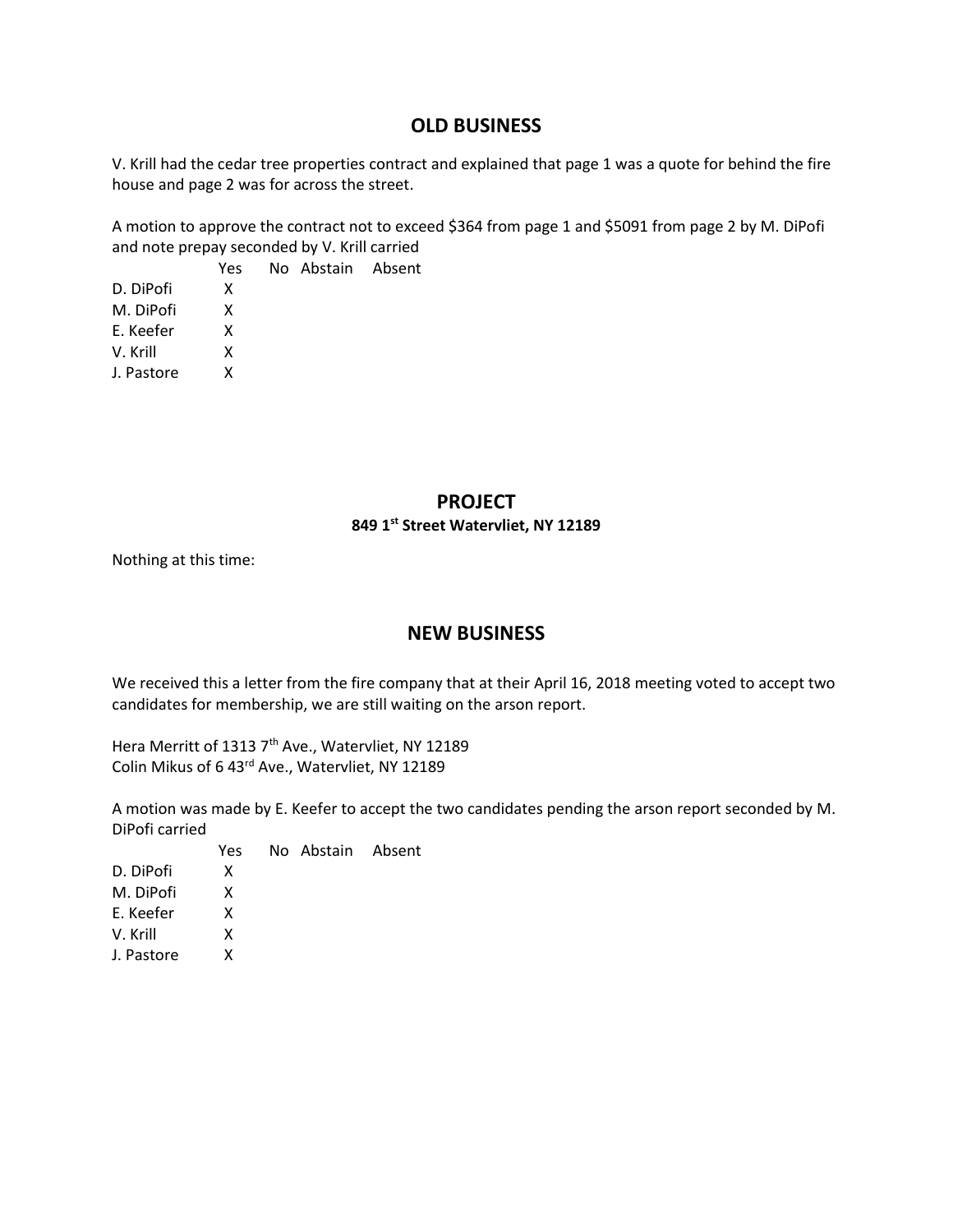# **CHIEF'S REPORT**

### **See report on file:**

The hose and groundwater tests will be performed on Tuesday, July 3 the results will be given to the board when I received.

Recruit New York is being held at the Flats would like money for food.

A motion by V. Krill to allocate up to \$200 for recruit New York food seconded by M. DiPofi carried

|            | Yes | No Abstain Absent |  |
|------------|-----|-------------------|--|
| D. DiPofi  | x   |                   |  |
| M. DiPofi  | x   |                   |  |
| E. Keefer  | x   |                   |  |
| V. Krill   | x   |                   |  |
| J. Pastore | x   |                   |  |
|            |     |                   |  |

A discussion on the kitchen hood issues with the result that the board needs to work on this problem.

A discussion was held on moving the officers up stairs where the weight room is known as now, I think I can appropriate items needed to do this and use some of the computers and printers. If I come across anything that I need to purchase I will get in touch with the board.

A motion was made by E. Keefer to allow the move seconded by V. Krill and carried

No Abstain Absent

|            | Yes |
|------------|-----|
| D. DiPofi  | x   |
| M. DiPofi  | x   |
| F. Keefer  | x   |
| V. Krill   | x   |
| J. Pastore | x   |
|            |     |

I would like to discuss an incentive for members to take training classes and giving up their spare time, my suggestion is get some shirts for these members we just had a class on Flammable and Combustible Liquid Emergencies and would like to have shirts like that printed up for the special classes, I have contacted stripes and we can get shirts for a round \$19 for short sleeves for long sleeves about \$24. I would like to be able to order about 50 shirts for the first-order.

A motion was made by M. DiPofi to purchase shirts not to exceed thousand dollars and seconded by V. Krill carried

|            | Yes | No Abstain Absent |  |
|------------|-----|-------------------|--|
| D. DiPofi  | x   |                   |  |
| M. DiPofi  | x   |                   |  |
| E. Keefer  | x   |                   |  |
| V. Krill   | x   |                   |  |
| J. Pastore | x   |                   |  |

a discussion was held on why we do a sprinkler test since it does not report any place.

The iPads in the varicose are being updated by Andy our IT person, a discussion followed about the Chiefs and the duty over. M. DiPofi will give Andy a call and get this taken care of.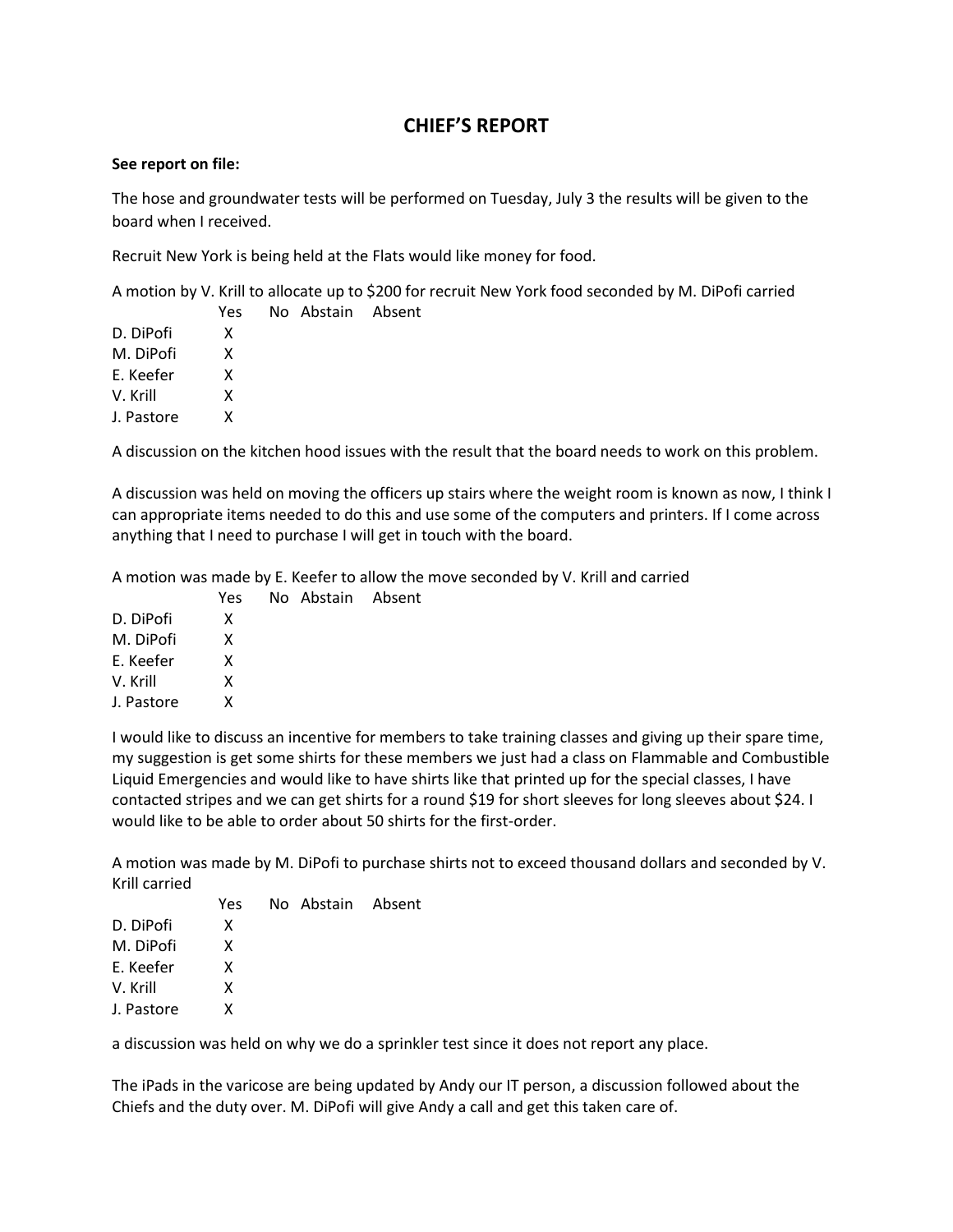Car 47 is in heaven some issues with the lights and siren control and I have a quote from Wells to have it looked at for approximately \$2000.

A motion was my made by M. DiPofi to do the repair seconded by V. Krill and carried

|            | Yes | No Abstain Absent |  |
|------------|-----|-------------------|--|
| D. DiPofi  | x   |                   |  |
| M. DiPofi  | x   |                   |  |
| E. Keefer  | x   |                   |  |
| V. Krill   | x   |                   |  |
| J. Pastore | x   |                   |  |

I have 2 quotes for purchases one from Albany communication for \$1326 and one from MES for \$1081.10 which is not on my report because I just received.

A motion by M. DiPofi to approve the purchase shares of both items seconded by V. Krill and carried Yes No Abstain Absent

| D. DiPofi  | x |
|------------|---|
| M. DiPofi  | x |
| E. Keefer  | x |
| V. Krill   | x |
| J. Pastore | x |

I am working on swapping out outdated year that is over 10 years old and would like to donate it when it gets replaced, when I have a solid plan on how many and where to donate I would be back in touch with the board.

## **REPORTS**

### **V. Krill:**

Nothing else at this time

### **M. DiPofi:**

I got two quotes:

1. Askco Electric Supply Inc. to replace the 4 lights on the pole across the street would LEDs for \$731.32 quote on file.

A motion by M. DiPofi to purchase 4 lights seconded by V. Krill carried.

|  | Yes No Abstain Absent |  |
|--|-----------------------|--|
|  |                       |  |

| D. DiPofi |  |
|-----------|--|
|           |  |

M. DiPofi X

E. Keefer X

V. Krill X

J. Pastore X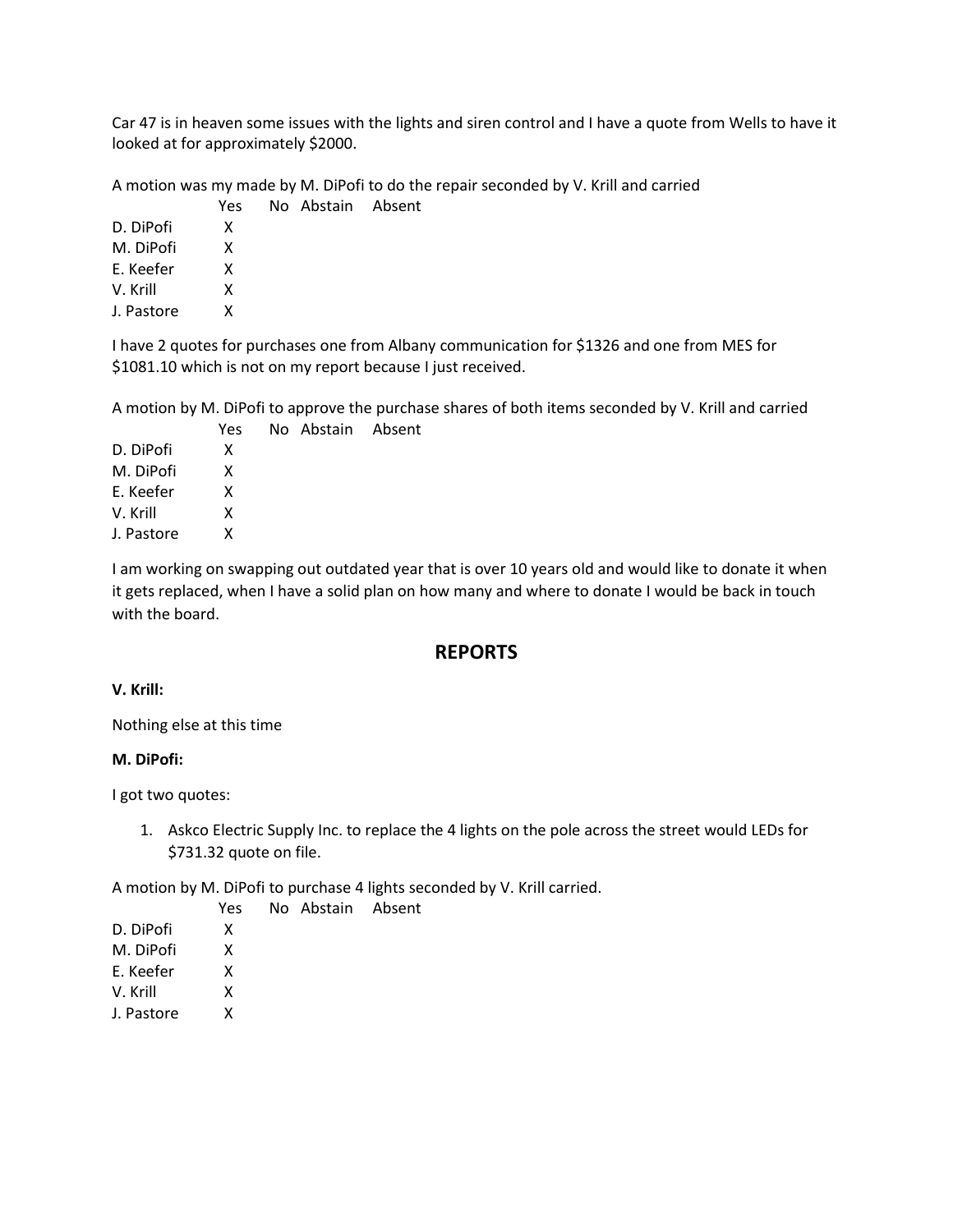Northeast Commercial Appliance Inc. to repair the dishwasher for \$606.54 minus the sales tax of \$44.93 for a total of \$561.61 quote on

A motion by M. DiPofi to repair dishwasher seconded by V. Krill carried.

|            | Yes | No Abstain Absent |  |
|------------|-----|-------------------|--|
| D. DiPofi  | x   |                   |  |
| M. DiPofi  | x   |                   |  |
| E. Keefer  | x   |                   |  |
| V. Krill   | x   |                   |  |
| J. Pastore | x   |                   |  |

At last month's meeting J. Dudley was accepted as first assistant chief and he was handed over the keys from K. Keefer who was the former first assistant chief. They both need to sign paperwork that is in the law desk of the chairman where the keys were handed over from one person the other.

## **D. DiPofi:**

have a question about the credit card bill, why did Cindy pay on her credit card. Cindy stated that the bill needed to be paid because 46 needed to use it to go to the Academy and if it wasn't paid on time it would be shut off, D. DiPofi was satisfied with that answer.

What are we going to do with the surplus equipment from the chief's office and Jack what can we do with them legally. J. Pastore asked D. DiPofi to make a list of what we have so we can decide.

I also have a question on the driving policy a discussion was on we qualifying drivers and answered. She Fandl said he would work on presenting a new policy and asked if Jack could get a copy of some other departments.

## **E. Keefer:**

I have handed out a list of new emails under network solution there was a short discussion with the result of trying to make a shorter email address, will have report for next month.

## **J. Pastore:**

I took the commissioner training and they stated we was to get vouchers from a vendor to pay the bills, such as our vendor Watts and water. J. Clark stated that was overkill their invoices was all we needed.

## **J. Clark:**

If you give me a copy of your SOP's/SOG's I can electronically scan them and look them over.

## **Car 47:**

Our policies need to be updated a discussion followed. The Chiefs office offered to help along would J. Clark helping also.